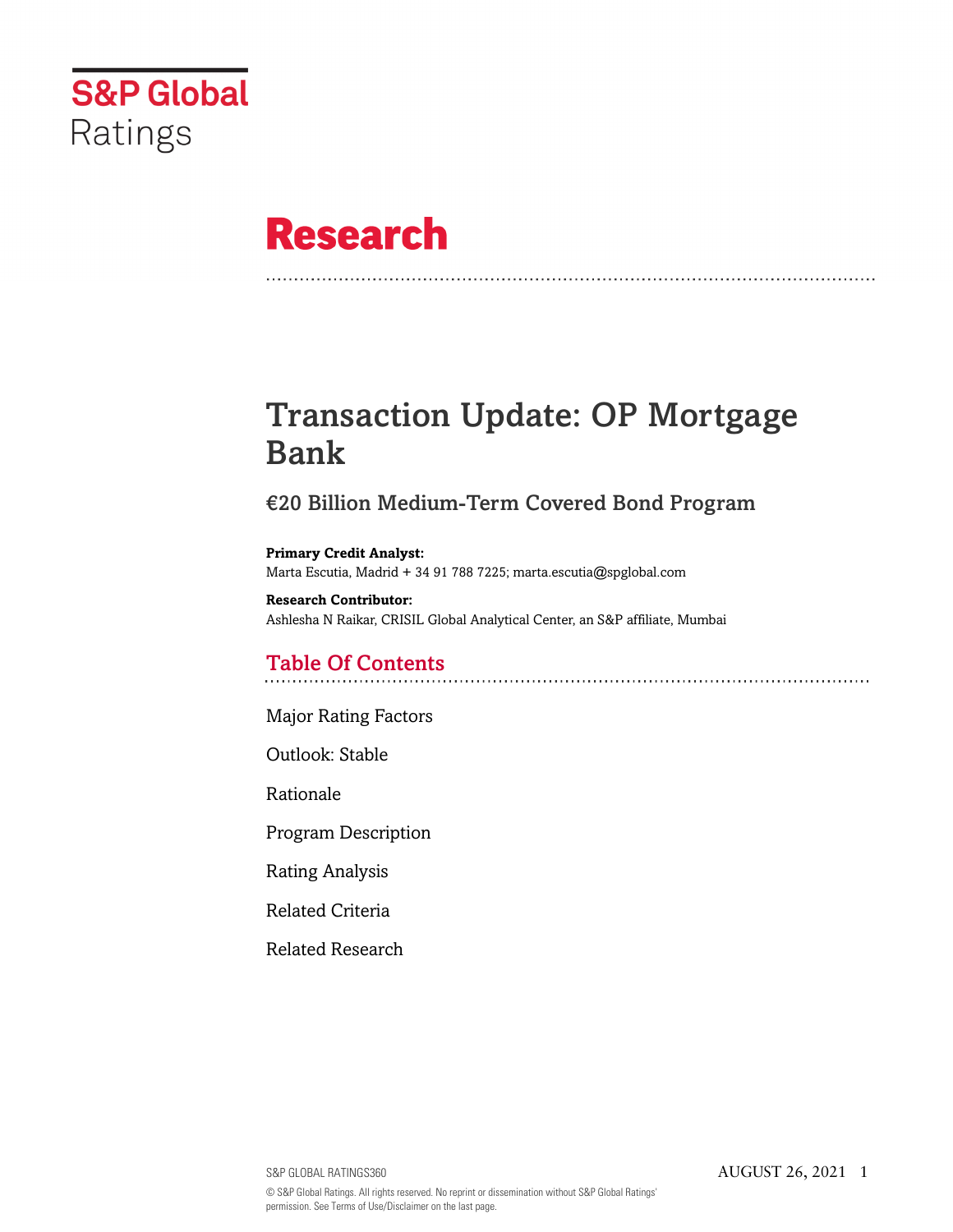# Transaction Update: OP Mortgage Bank

€20 Billion Medium-Term Covered Bond Program

# Ratings Detail



\*We used the long-term rating on OP Corporate Bank PLC, which reflects the creditworthiness of OP Financial Group to which OP Mortgage Bank is considered a core entity.

# <span id="page-1-0"></span>Major Rating Factors

## Strengths

- The cover pool's assets are seasoned Finnish residential mortgage loans, which have low current average loan-to-value (LTV) ratios compared with Scandinavian peers.
- The interest rate characteristics of the mortgage assets are matched to the liabilities through swaps.
- The ratings on the covered bonds benefit from three unused notches of jurisdictional support and two unused notches of collateral based uplift.

## Weakness

• There is no legally binding obligation for the issuer to provide overcollateralization to maintain the currently assigned rating on the program.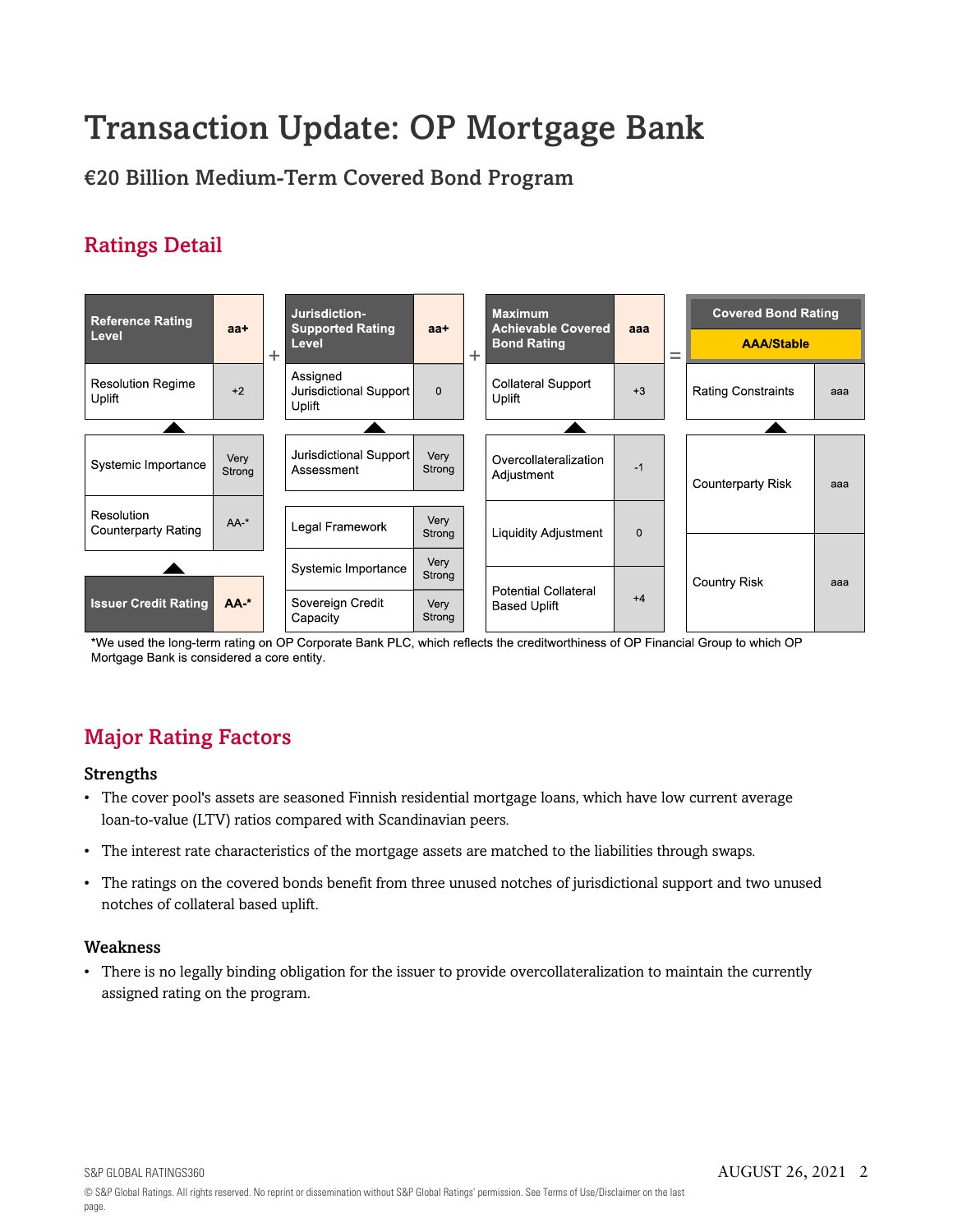# <span id="page-2-0"></span>Outlook: Stable

S&P Global Ratings' stable outlook on the ratings on OP Mortgage Bank's (OPMB) mortgage covered bonds reflects the fact that the ratings on the covered bonds benefit from five unused notches of support under our covered bonds criteria. This means that the ratings on the covered bonds would be unaffected if we were to lower our long-term issuer credit rating (ICR) on the issuer by up to five notches, all else being equal.

# <span id="page-2-1"></span>Rationale

We are publishing this transaction update as part of our periodic review of OPMB's covered bond program and related issuances.

Our covered bond ratings process follows the methodology and assumptions outlined in our "Covered Bonds Criteria," published on Dec. 9, 2014, and "Covered Bond Ratings Framework: Methodology And Assumptions," published on June 30, 2015.

From our analysis of OPMB's program and the Finnish legislative covered bond framework, we have concluded that the assets in the cover pool are isolated from the issuer's insolvency risk. The asset isolation allows us to potentially rate the covered bond program at a higher rating level than the long-term ICR on the issuer.

We conducted a review of OPMB's mortgage operations, which we view as prudent. We believe there are sufficiently prudent and effective underwriting and servicing procedures in place to support our ratings on the covered bonds.

The issuer is a core entity to its parent, the OP Financial Group, and we derive the starting point of our analysis from the long-term ICR on OP Corporate Bank, whose rating reflects the creditworthiness of the wider OP Financial Group.

OPMB is domiciled in Finland, which is subject to the EU's Bank Recovery and Resolution Directive (BRRD). We consider that mortgage covered bonds have a very strong systemic importance in Finland. These factors increase the likelihood that OPMB would continue servicing its covered bonds without accessing the cover pool or receiving jurisdictional support, even following a bail-in of its senior unsecured obligations. Under our covered bonds criteria, we assess the reference rating level (RRL) as 'aa+'

We then consider the likelihood for the provision of jurisdictional support, which for mortgage programs in Finland we assess as very strong. This leads us to apply up to three notches of uplift from the RRL. However, the jurisdictional support uplift is limited by our long-term rating on the Finnish sovereign, 'AA+'. Therefore, we assess the jurisdiction-supported rating level (JRL) as the same level as the RRL on the program, 'aa+'.

We have reviewed the asset information provided as of June 30, 2021. The program's underlying assets comprise €15.7 billion of Finnish residential mortgage loans. Based on our cash flow analysis, the available credit enhancement in the program exceeds the target credit enhancement, which means that covered bonds are eligible for up to four notches of collateral-based uplift. We reduce the potential collateral-based uplift by one notch due to the lack of committed overcollateralization commensurate with the ratings. We consider that the soft-bullet structure of the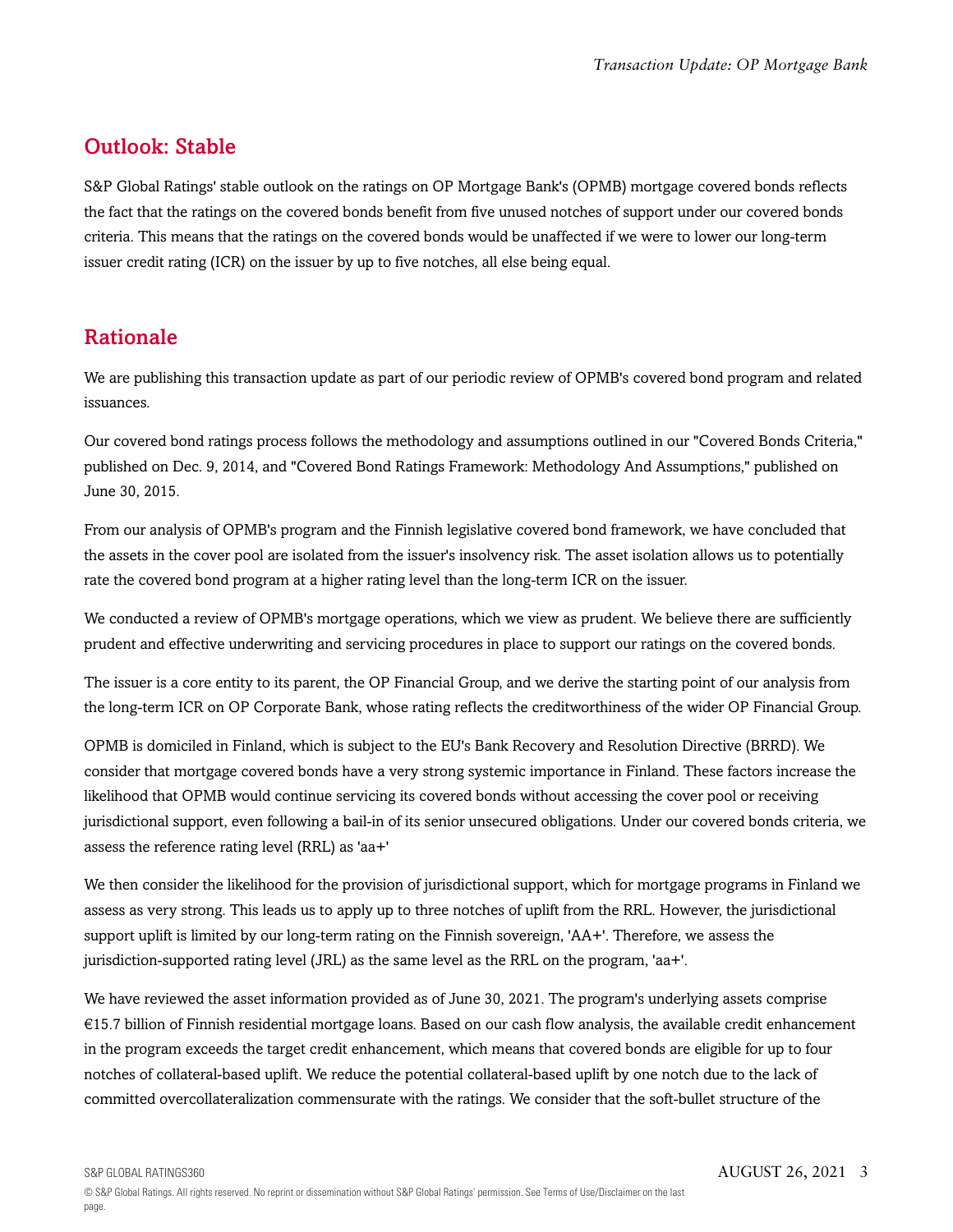liabilities mitigates liquidity risk for 180 days.

There are currently no rating constraints on the 'AAA' rating relating to counterparty and sovereign risks.

<span id="page-3-0"></span>We have based our analysis on the criteria articles referenced in the "Related Criteria" section.

# Program Description

#### **Table 1**

| Program Overview*                            |                                    |
|----------------------------------------------|------------------------------------|
| Jurisdiction                                 | Finland                            |
| Year of first issuance                       | 2011                               |
| Covered bond type                            | Legislation-enabled                |
| Outstanding covered bonds (bil. $\epsilon$ ) | 13,415                             |
| Redemption profile                           | Yes                                |
| Underlying assets                            | Finnish residential mortgage loans |
| Jurisdictional support uplift                | 3                                  |
| Unused notches for jurisdictional support    | 3                                  |
| Target credit enhancement (%)                | 2.61                               |
| Available credit enhancement (%)             | 17.02                              |
| Collateral support uplift                    | 3                                  |
| Unused notches for collateral support        | 2                                  |
| Total unused notches                         | 5                                  |

\*Based on cash flows as of June 30, 2021.

OPMB established the  $\epsilon$ 20 billion mortgage covered bond program to issue a series of covered bonds, which are secured by a pool of residential Finnish mortgage loans. The assets are registered in the cover asset register and the covered bondholders have a priority claim on them. The program's first issuance was in 2011. OPMB established the program following the enactment of the new Finnish Covered Bond Act in 2010.

The issuer has also established a second covered bond program in 2021, a  $\epsilon$ 10 billion retained program to issue covered bonds that will be used to participate in targeted longer-term refinancing operations (TLTRO). Bondholders have a priority claim towards the loans registered in the retained cover pool (which is segregated from cover pool assets backing this program). We rated this program in May (see "OP Mortgage Bank Finnish Retained Covered Bond Program Assigned 'AAA' Rating; Outlook Stable," published on May 24, 2021).

The issuer is a part of the OP Financial Group, a statutory amalgamation of the Finnish cooperative banks. The group is a financial consortium under the Act on Amalgamations of Deposit Banks. The OP Financial Group has a strong retail and corporate banking franchise in Finland. It has a countrywide branch network, with about 3.6 million private and 300,000 corporate customers. The group established OPMB to refinance its prime mortgage assets by issuing covered bonds. Its funding plans are an integral part of the cooperative group's funding strategy. OPMB is also subject to the Covered Bond Act, which provides specific regulations for a Finnish covered bond issuer.

The Finnish covered bond law allows deposit banks and credit societies to participate indirectly in the issue of covered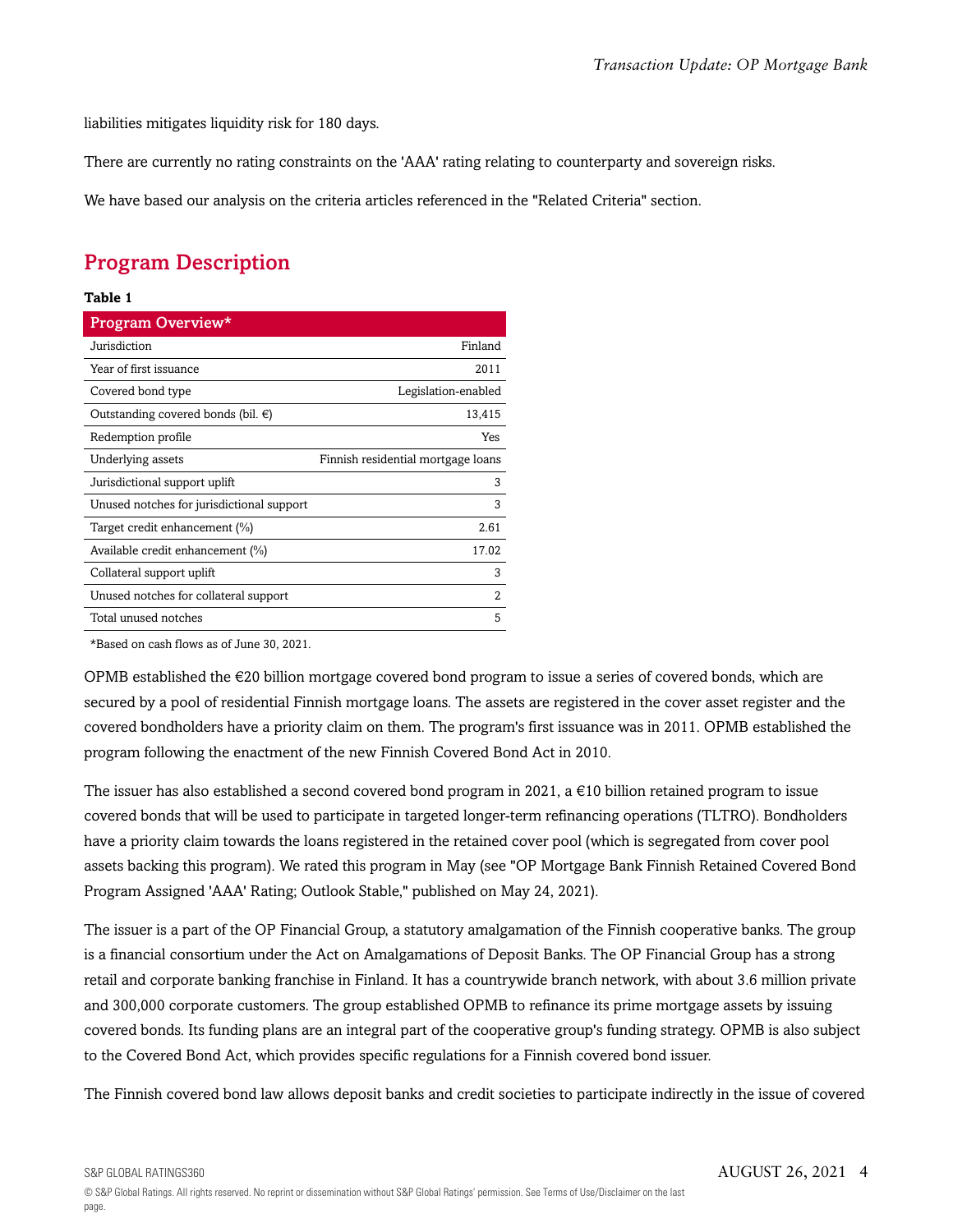bonds by means of intermediary loans granted by a mortgage credit bank. These intermediary loans are backed by mortgage loans that are registered in the issuer's cover pool and serve as collateral for the benefit of covered bond noteholders. The covered bond issued under this program is entirely collateralized by mortgage loans that serve as guarantee for intermediary loans.

The program's covered bonds are the issuer's direct unconditional and unsubordinated debt obligations and rank pari passu among themselves. The covered bonds are secured on a cover pool of Finnish residential mortgage loans. The cover pool assets and outstanding liabilities are all denominated in euro.





Copyright @ 2021 by Standard & Poor's Financial Services LLC. All rights reserved.

#### **Table 2**

| <b>Program Participants</b>  |                       |                        |                   |  |
|------------------------------|-----------------------|------------------------|-------------------|--|
| Role                         | Name                  | Rating                 | Rating dependency |  |
| Issuer                       | OP Mortgage Bank      | $N/A*$                 | Yes               |  |
| Originator                   | OP Mortgage Bank      | $N/A\delta$            | No                |  |
| Bank account provider        | OP Corporate Bank PLC | $AA$ -/Stable/A-1+     | Yes               |  |
| Interest rate hedge provider | OP Corporate Bank PLC | $AA$ -/Stable/ $A$ -1+ | Yes               |  |

\*The issuer is a core entity to its parent, the OP Financial Group. Therefore, we derive the ratings on the covered bonds by applying notches of uplift to the long-term ICR on OP Corporate Bank PLC, whose rating reflects the creditworthiness of the wider OP Financial Group. §Mortgage loan origination by member banks of the wider OP Financial Group. N/A--Not applicable.

# <span id="page-4-0"></span>Rating Analysis

#### Legal and regulatory risks

We base our analysis of legal analysis on our criteria "Asset Isolation And Special-Purpose Entity Methodology," published on March 29, 2017 and our covered bond ratings framework.

The Finnish Covered Bond Act of 2010 sets out the legal framework for issuing Finnish covered bonds. In our opinion, the Finnish covered bond legal framework is in line with the relevant legal requirements of our covered bond criteria. From our analysis we have concluded that the cover pool assets are effectively isolated for the benefit of covered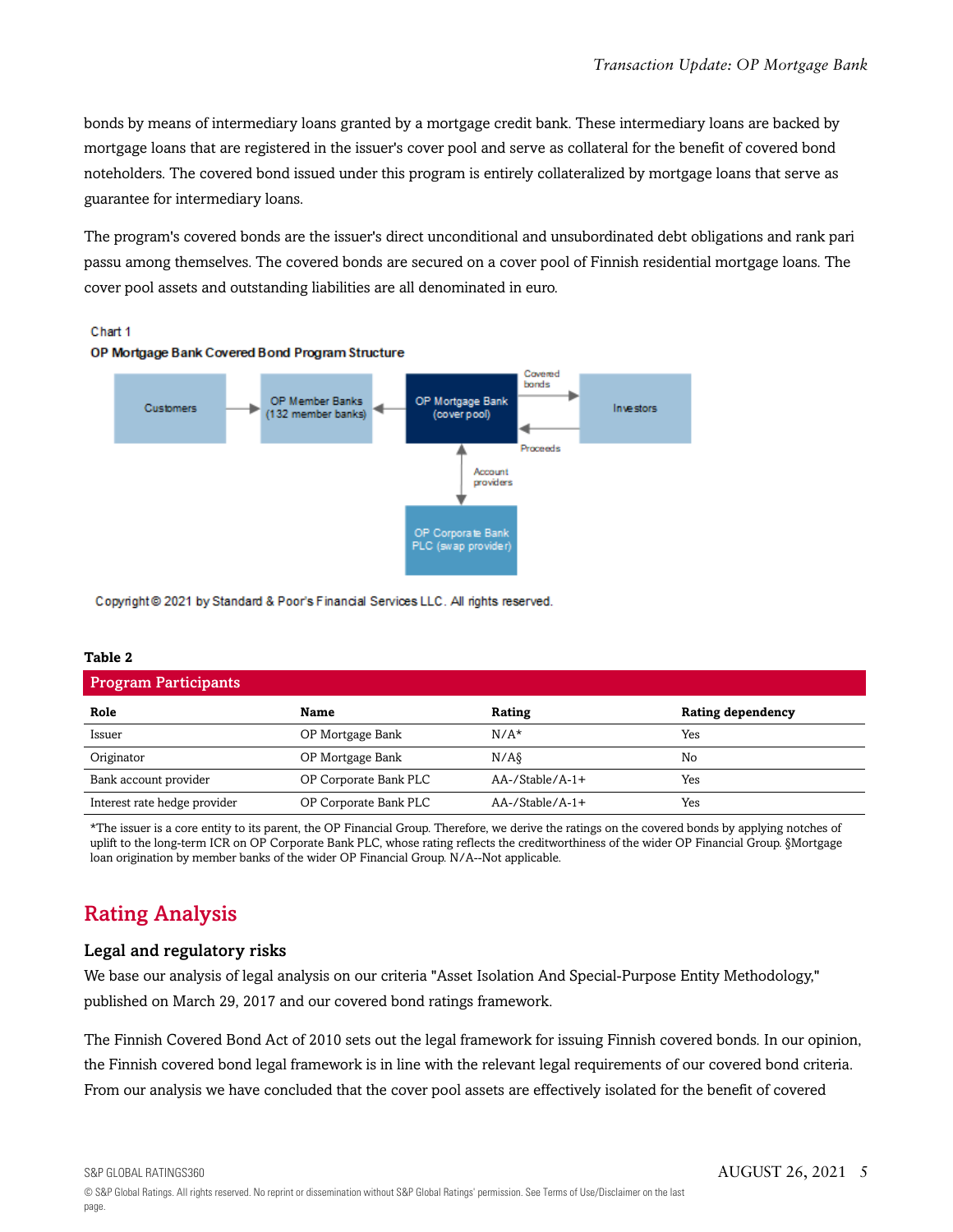bondholders. This enables us to rate the covered bonds above the long-term ICR on OP Corporate Bank.

If the issuer defaults, bondholders can initiate insolvency proceedings. In addition, under the Covered Bond Act, they have a preferential claim to a registered cover pool (the public cover pool in this program), which is isolated from the issuer's other assets. The cover pool can comprise residential mortgage loans, commercial mortgage loans, public-sector loans, and substitute assets from European Economic Area countries. Covered bondholders will have recourse toward 70% of the market value of residential properties and 60% of commercial estate properties. The register also includes the counterparties to derivative contracts, which must be able to survive the issuer's insolvency.

The Finnish covered bond law allows deposit banks and credit societies to participate indirectly in the issue of covered bonds by means of intermediary loans granted by a mortgage credit bank. The cover pool includes as of June 2021 77.8% of mortgages that guarantee intermediary loans. We consider the security of the collateral backing intermediary loans to be comparable to direct transferred mortgage loans. We therefore perform our analysis relying directly on the inflows from the mortgages that guarantee these intermediary loans..

If the issuer becomes insolvent, the Finnish regulator would appoint a cover pool administrator to supervise the covered bondholders' interests. If necessary, the administrator can sell assets or accelerate the payment of the covered bonds if it considers this to be in the bondholders' best interests, subject to Finnish regulatory approval.

To facilitate liquidity management, up to 20% of a mortgage cover pool can temporarily include substitute assets, such as state, municipal, or other public-sector/financial entities.

Under the Covered Bond Act, the issuer's bankruptcy would not trigger the covered bonds' early redemption, or the suspension of payments to bondholders. Accordingly, we rate the covered bonds on the basis of their legal final maturity.

## Operational and administrative risks

In our opinion, there is no operational risk from the cover pool's management and loan origination that would constrain the covered bond rating to the same level as the long-term ICR.

In our view, it is highly likely that a replacement cover pool manager would be appointed if the issuer were to become insolvent. We consider Finland to be an established covered bond market and we believe that the mortgage assets registered in OPMB's retained cover pool do not comprise product features that would materially limit the range of available replacement cover pool managers or servicers.

OP Financial Group has a leading market position in Finland. In terms of housing loans, the group currently has a market share in terms of stock of about 39% (as of December 2020). The typical loan granted to borrowers by OP Financial Group's member banks is a EURIBOR linked floating rate mortgage, with an LTV ratio below 70% and a repayment period of less than 25 years.

OP Financial Group's central cooperative institution is headquartered in Helsinki and sets the group's basic lending criteria, supplies administrative assistance, and is responsible for debt collection. OP Financial Group has maintained cautious lending policies with adequate collateralization, in our view. OPMB can set additional loan selection and cover pool eligibility criteria.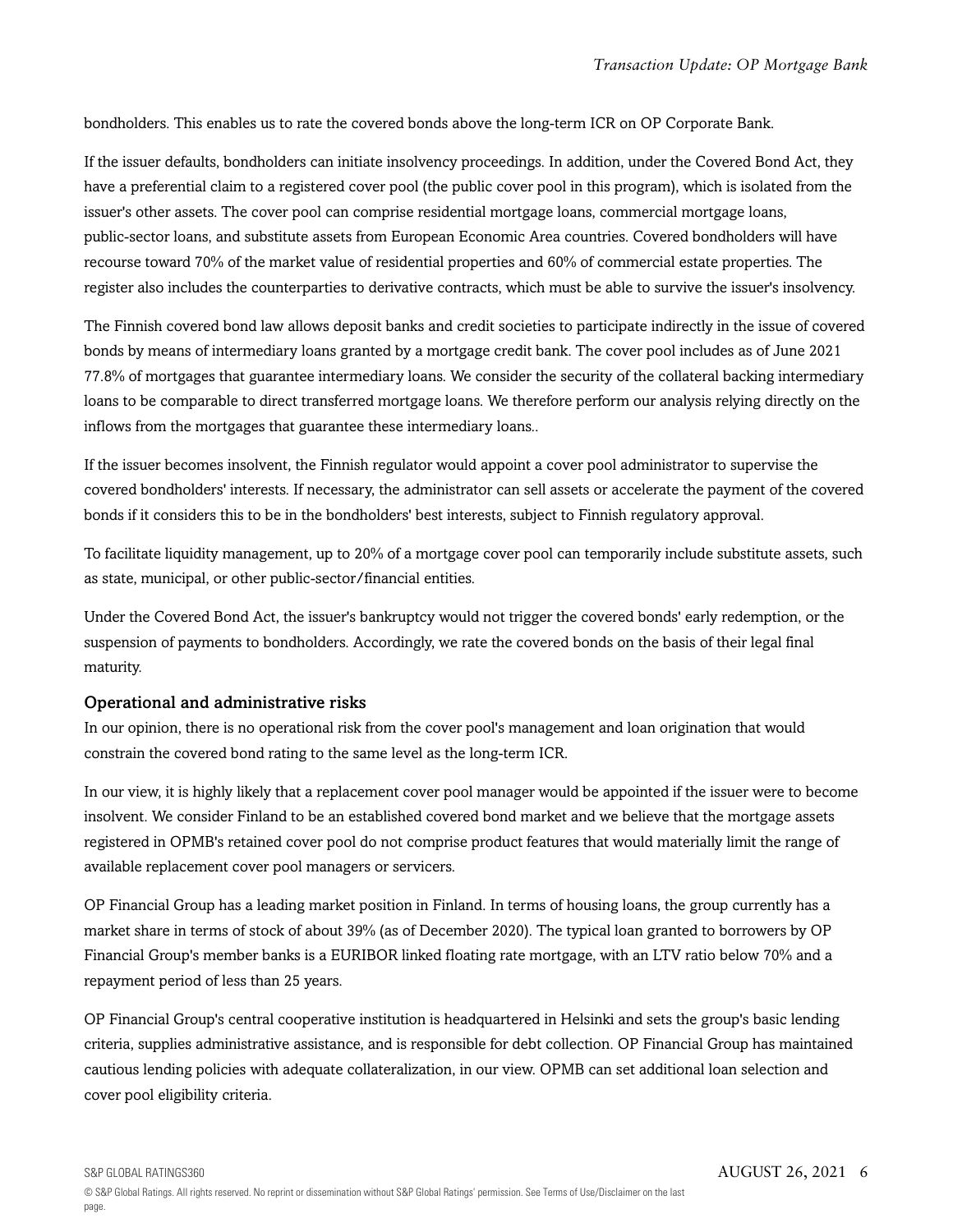We view the group's underwriting criteria as prudent. Our view is also supported by the low level of delinquencies observed on the mortgage book.

Our analysis of operational and administrative risks follows the guidelines in our criteria (see "Covered Bond Ratings Framework: Methodology And Assumptions," published on June 30, 2015).

## Resolution regime analysis

OPMB is domiciled in Finland, which is part of the EU's BRRD. We assess the systemic importance of Finnish mortgage covered bond programs as very strong (see "Assessments For Jurisdictional Support According To Our Covered Bonds Criteria," published on Nov. 27, 2020). Under our covered bonds criteria, this means the RRL will be the greater of: (i) the ICR on the issuing bank, plus two notches, that is, 'aa+'; and (ii) the resolution counterparty rating (RCR) on the issuing bank, 'AA-'. As a result, the RRL is 'aa+', two notches above the ICR.

This uplift recognizes that resolution regimes like the BRRD increase the probability that an issuer could service its covered bonds even following a default on its senior unsecured obligations. We consider this as an internal form of support, because the bail-in of certain creditors of the issuer does not require direct government support.

## Jurisdictional support analysis

In our jurisdictional support analysis, we assess the likelihood that a covered bond program facing stress would receive support from a government-sponsored initiative instead of from the liquidation of collateral assets in the open market.

Our assessment of the expected jurisdictional support for Finnish mortgage programs is very strong. Under our covered bonds criteria, this means that the program can receive up to three notches of jurisdictional uplift above the RRL. However, we have not assigned any notches in this program because the RRL ('aa+') is already at the level of the long-term sovereign rating on Finland.

## Collateral support analysis

The cover pool comprises Finnish residential mortgage loans. We base our analysis on loan-by-loan data as of June 30, 2021.

#### **Table 3**

| <b>Cover Pool Composition</b>      |               |                                                                                       |        |               |
|------------------------------------|---------------|---------------------------------------------------------------------------------------|--------|---------------|
|                                    | June 30, 2021 |                                                                                       |        | June 30, 2020 |
| Asset type                         |               | Value (mil. $€$ ) Percentage of cover pool Value (mil. $€$ ) Percentage of cover pool |        |               |
| Finnish residential mortgage loans | 15.696        |                                                                                       | 15.616 | 100           |
| Substitute assets                  | 0             |                                                                                       | 0      | $\Omega$      |
| Other asset type                   | 0             |                                                                                       | 0      | 0             |
| Total                              | 15.696        |                                                                                       | 15,616 | 100           |

The €15.7 billion cover pool is granular. It includes loans granted to borrowers with multiple loan parts and, in some occasions, backed by different properties. These loans currently represent on average about 45% of the property's current value. Finnish property prices have generally risen since 1996 but have stabilized in recent years. House prices and income levels have tended to move in tandem, suggesting that the housing market is not overvalued. We have not received information on the loan to income of the mortgage borrowers but we have taken this risk into account in our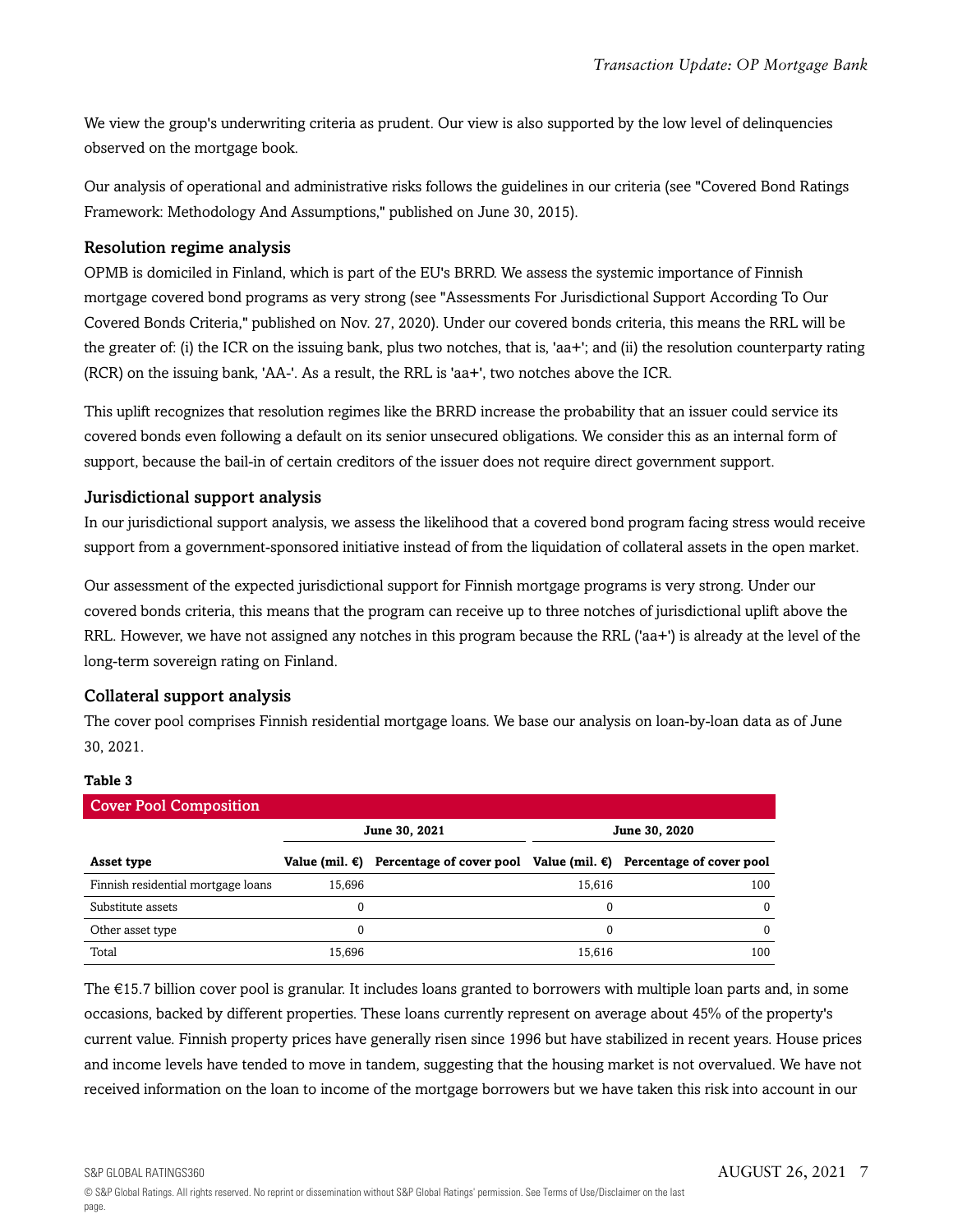foreclosure frequency analysis.

The cover pool includes 41.1% of equal installment mortgage loans. However, the maturity on most of these loans can extend up to 60 years (from origination) if the interest rate is high enough to make up for the entire installment. We believe this maturity extension to be sufficiently long to hedge for an immediate payment shock on the borrowers and hence only apply the adjustment on those loans that could not extend in the same circumstances (i.e., on about 2.1% of the cover pool).

The portfolio's weighted-average seasoning is approximately 6.5 years and the interest rate on more than 98% of the loans is floating.

| <b>Key Credit Metrics</b>                     |               |               |
|-----------------------------------------------|---------------|---------------|
|                                               | June 30, 2021 | June 30, 2020 |
| Average loan size $(\epsilon)$                | 55,959        | 52,451        |
| Weighted-average effective LTV ratio $(\%)^*$ | 65.99         | 65.93         |
| Weighted-average LTV ratio (%)                | 45.02         | 44.43         |
| Weighted-average loan seasoning (months)**    | 77.93         | 79.82         |
| Balance of loans in arrears (%)               | $\mathbf{0}$  | $\mathbf{0}$  |
| Self-employed borrowers (%)                   | 3.51          | 4.09          |
| Ordinary annuity mortgages (%)                | 2.13          | 3.06          |
| Equal installment mortgages (%)               | 41.1          | 49            |
| Credit analysis results:                      |               |               |
| Weighted-average foreclosure frequency (%)    | 12.62         | 13.46         |
| Weighted-average loss severity (%)            | 10.36         | 9.77          |
| 'AAA' credit risk (%)                         | 2.5           | 2.5           |

\*The effective LTV is the result of the application of our global RMBS criteria that weight the original LTV and current indexed LTV in an 80% and 20% ratio for the WAFF calculation. \*\*Seasoning refers to the elapsed loan term. LTV--Loan to value. N/A--Not applicable.

#### **Table 5**

**Table 4**

| <b>LTV Ratios</b>           |                          |               |                      |                 |
|-----------------------------|--------------------------|---------------|----------------------|-----------------|
|                             | <b>Effective LTV (%)</b> |               |                      | Current LTV (%) |
| $(\%)$                      | <b>June 30, 2021</b>     | June 30, 2020 | <b>June 30, 2021</b> | June 30, 2020   |
| $0 - 40$                    | 11.88                    | 12.10         | 36.92                | 37.94           |
| 40-50                       | 11.16                    | 10.98         | 21.47                | 21.94           |
| 50-60                       | 15.02                    | 15.22         | 21.95                | 22.14           |
| 60-70                       | 18.99                    | 18.77         | 17.40                | 16.40           |
| 70-80                       | 15.67                    | 15.76         | 1.62                 | 0.95            |
| 80-90                       | 11.65                    | 11.24         | 0.19                 | 0.20            |
| 90-100                      | 11.58                    | 11.90         | 0.12                 | 0.13            |
| Above 100                   | 4.07                     | 4.04          | 0.32                 | 0.31            |
| Total above 80              | 27.30                    | 27.18         | 0.63                 | 0.64            |
| Weighted-average LTV ratios | 65.99                    | 65.93         | 45.02                | 44.43           |

LTV--Loan-to-value.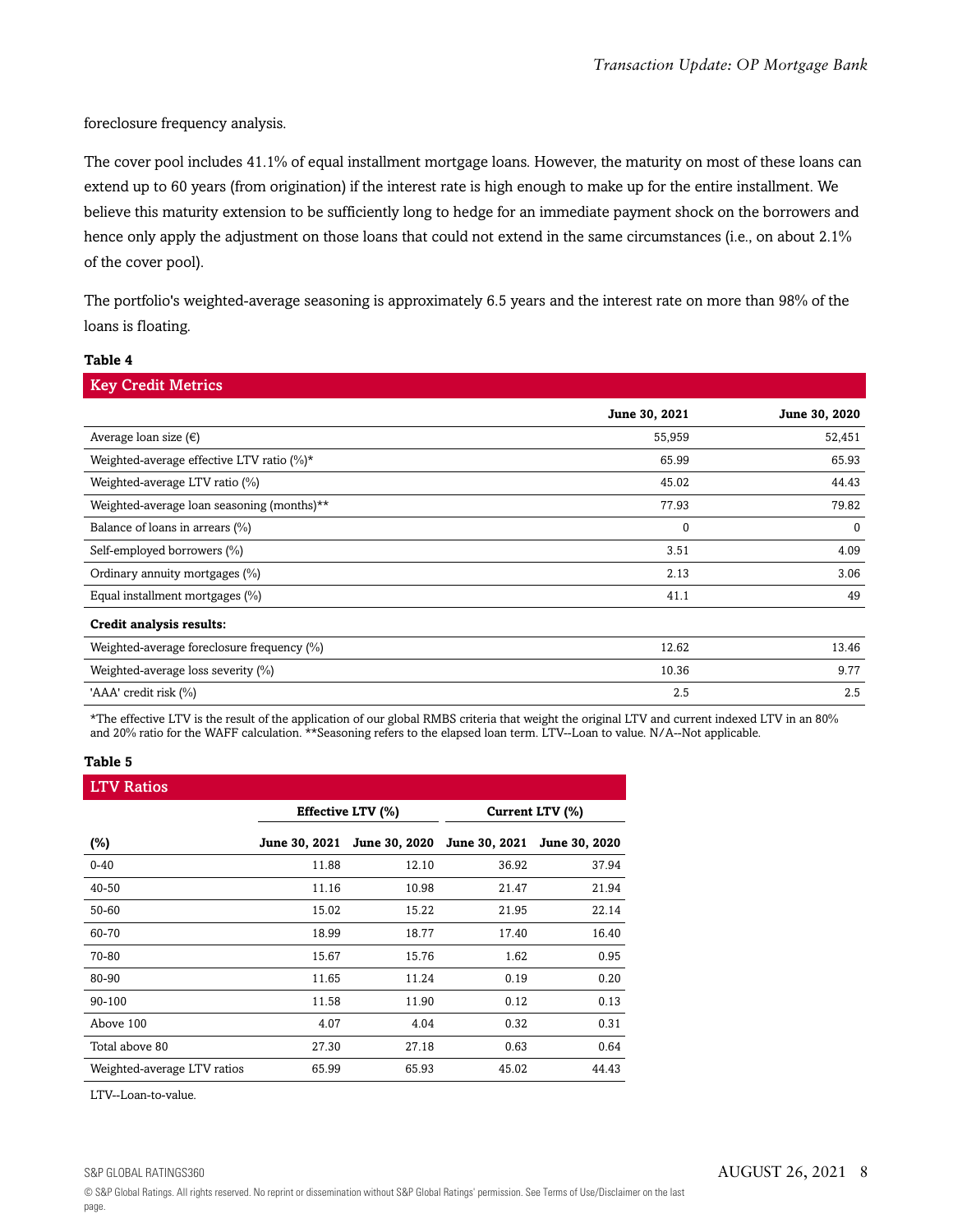#### **Table 6**

| Loan Seasoning Distribution* |       |                             |  |
|------------------------------|-------|-----------------------------|--|
|                              |       | June 30, 2021 June 30, 2020 |  |
| Year                         |       | Percentage of portfolio     |  |
| $0 - 2$                      | 18.76 | 17.47                       |  |
| $2 - 4$                      | 19.46 | 18.34                       |  |
| $4 - 5$                      | 8.03  | 8.16                        |  |
| $5 - 6$                      | 7.47  | 6.55                        |  |
| $6 - 7$                      | 5.90  | 5.47                        |  |

#### **Table 7**

## Geographic Distribution Of Loan Assets

|                  | <b>June 30, 2021</b>     | June 30, 2020 |  |
|------------------|--------------------------|---------------|--|
|                  | Percentage of cover pool |               |  |
| Southern Finland | 47.0                     | 48.3          |  |
| Eastern Finland  | 8.1                      | 8.1           |  |
| Western Finland  | 33.3                     | 32.7          |  |
| Oulu             | 9.2                      | 8.8           |  |
| Lapland          | 2.2                      | 2.0           |  |
| Aland            | 0.2                      | 0.2           |  |
| Total            | 100                      | 100           |  |

We assess the credit quality of a typical residential mortgage cover pool by estimating the credit risk associated with each loan in the pool. The analysis of the residential mortgage loans is based on the specific adjustments defined for Finland under our global residential loans criteria (see "Global Methodology And Assumptions: Assessing Pools Of Residential Loans," published on Jan. 25, 2019).

We then calculate the aggregate risk to assess the overall credit quality of the cover pool. In order to quantify the potential losses associated with the entire pool, we weight each loan's foreclosure frequency and loss severity by its percentage of the total pool balance. The product of the weighted-average foreclosure frequency (WAFF) and weighted-average loss severity (WALS) estimates the required loss protection, assuming all other factors remain unchanged.

Our WAFF and WALS for the portfolio are 12.62% and 10.36%, respectively. Compared with our previous analysis, the WAFF has decreased from 13.46%. The improvement in the portfolio's WAFF is mainly due to the removal of the payment shock adjustment previously applied to equal installment mortgage loans (41.1% of the cover pool). The WALS has slightly increased from 9.77% due to the cover pool's higher indexed LTV ratio distribution and share of jumbo valuations. We based these metrics on the 'AAA' credit stresses that we applied.

Our analysis of the covered bond's payment structure shows that cash flows from the cover pool assets would be sufficient, at the given rating, to make timely payment of interest and ultimate principal to the covered bonds on their legal final maturities. We have performed our cash-flow analysis as of June 2021.

According to our criteria, the maximum potential collateral-based uplift on a covered bond program above the JRL is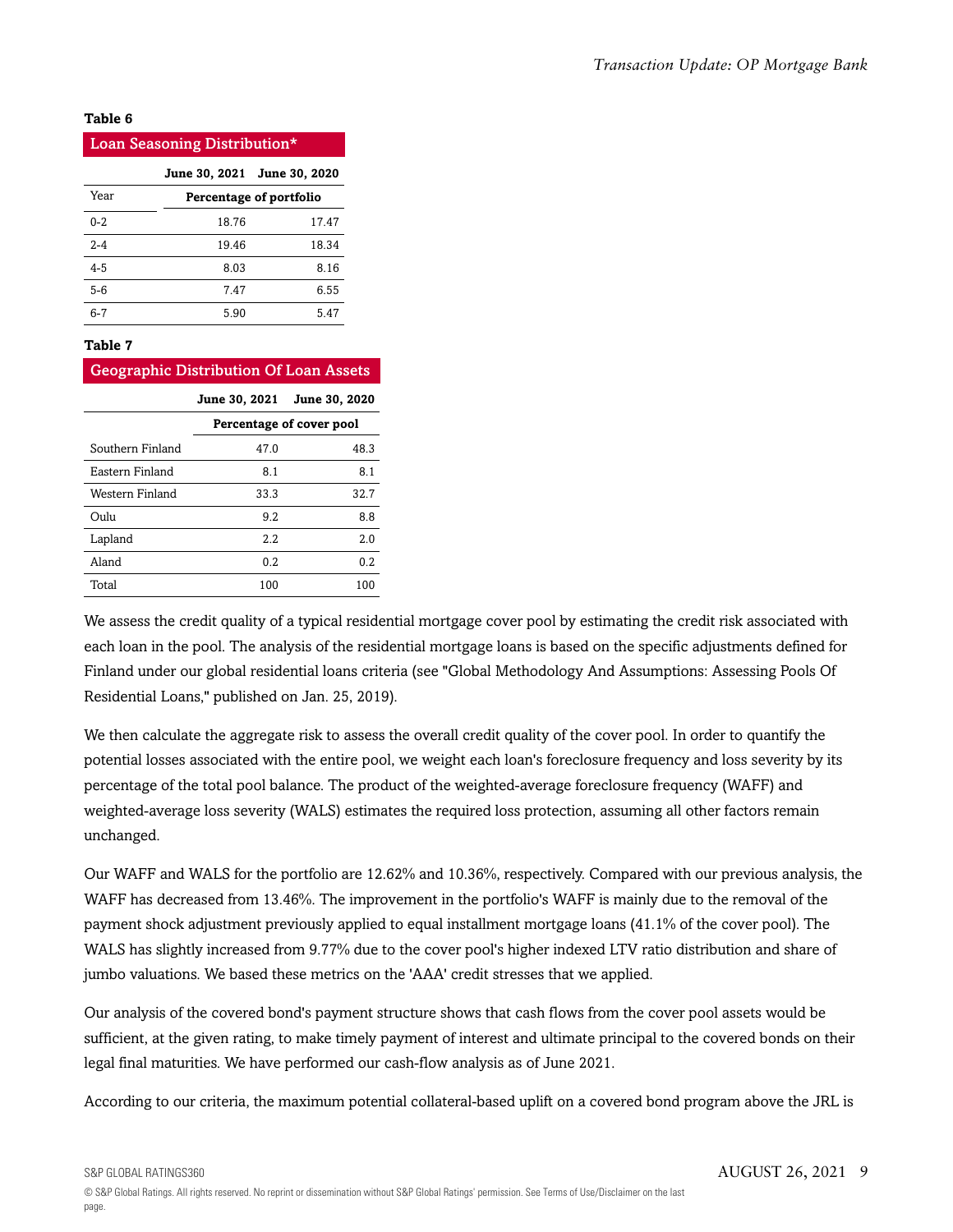four notches. We may then adjust the maximum collateral-based uplift depending on whether six months of liquidity risk are covered and whether or not there is an overcollateralization commitment. The soft-bullet repayment profile of the covered bond issued under this program includes a 12-month maturity extension, which we consider to satisfy the liquidity coverage. However, OPMB does not provide a commitment for overcollateralization. As a result, the maximum collateral-based uplift for this program gets reduced from four to three notches.

By applying our credit and cash flow stresses, we calculate a target credit enhancement (TCE) of 2.61%, below the available credit enhancement of 17.02%, allowing for the full three notches of collateral-based uplift. With a JRL of 'aa+', the program only requires covering 'AAA' credit risk stresses to attain the 'AAA' rating, which corresponds to an overcollateralization of 2.5%. The TCE has slightly increased since our previous review (at 2.5%) mainly due to a decrease in the excess spread of the program and increase in the amount of covered bonds coming due in the short-term.

#### **Table 8**

#### Collateral Uplift Metrics

|                                                                          | As of June 30, 2021 As of May 30, 2020 |       |
|--------------------------------------------------------------------------|----------------------------------------|-------|
| Asset WAM (years)                                                        | 7.06                                   | 6.82  |
| Liability WAM (years)                                                    | 5.94                                   | 5.38  |
| Available credit enhancement                                             | 17.02                                  | 14.70 |
| Required credit enhancement for first notch of collateral uplift (%)     | 2.50                                   | 2.50  |
| Required credit enhancement for second notch of collateral uplift $(\%)$ | 2.50                                   | 2.50  |
| Required credit enhancement for third notch of collateral uplift (%)     | 2.50                                   | 2.50  |
| Target credit enhancement for maximum uplift (%)                         | 2.61                                   | 2.50  |
| Potential collateral-based uplift (notches)                              | 4                                      | 4     |
| Adjustment for liquidity (Y/N)                                           | N                                      | N     |
| Adjustment for committed overcollateralization (Y/N)                     | Y                                      | Y     |
| Collateral support uplift (notches)                                      | 3                                      | 3     |

WAM--Weighted-average maturity.

## Counterparty risk

The rating on the covered bonds is not constrained from a counterparty risk perspective (see "Counterparty Risk Framework: Methodology And Assumptions," published on March 8, 2019).

We have identified various potential counterparty risks to which the program is exposed. However, these are either structurally addressed or mitigated by the inclusion of replacement language in line with our counterparty criteria.

## Bank account provider

OP Corporate Bank is the cover pool's bank account provider. Its commitment to replace itself if its short-term rating falls below 'A-1' mitigates bank account risk.

## Commingling risk

The borrowers make payments to the bank account of the member banks that originated the loans. These funds are credited to the cover pool account on a daily basis. OPMB has a claim against OP Corporate Bank for any amounts credited to this account, and OP Corporate Bank waives all deposit set-off rights against these funds. If the short-term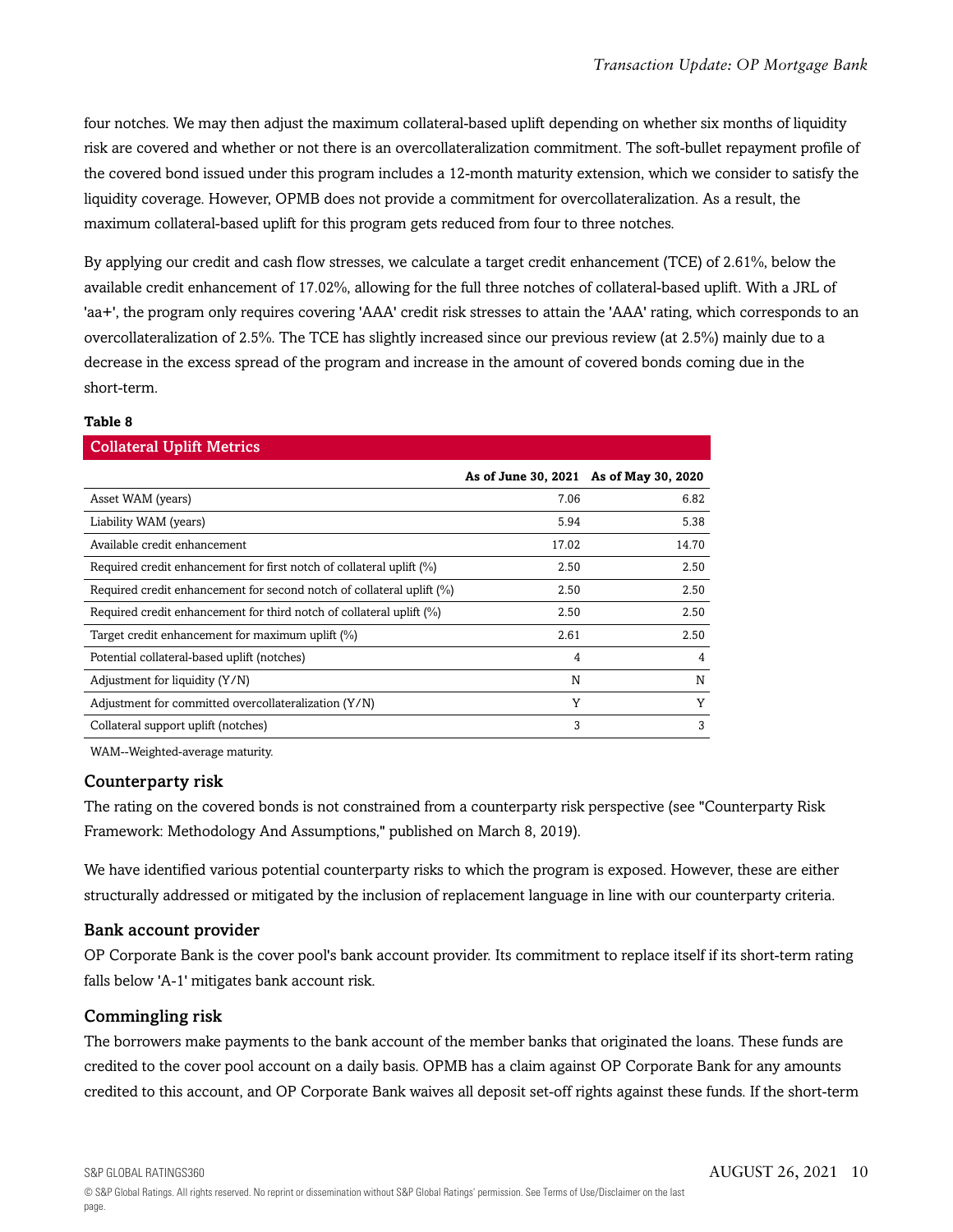rating on OP Corporate Bank falls below 'A-1', it will open and maintain an issuer collection account with a bank rated at least 'A-1'. All borrower payments following a downgrade of OP Corporate Bank would be transferred to the issuer's collection account daily. If the long-term ICR on OP Corporate Bank falls below 'BBB', within 30 days, the issuer will notify all borrowers to pay directly to the issuer's collection account, thereby mitigating commingling risk.

#### Swaps

OPMB entered into hedging agreements with OP Corporate Bank to address interest rate mismatches between the assets and liabilities. There are no currency mismatches, as all of the assets and liabilities are euro-denominated.

OP Corporate Bank is a related counterparty to the issuer and it is entitled to termination payments that rank pari passu with payments on the covered bonds. According to the swap documentation, OP Corporate Bank is committed to replace itself if its rating falls below 'BBB+'. If it fails to meet this commitment, an additional termination event would allow the issuer to terminate the derivative agreement. Furthermore, if its rating is lowered below 'A', the swap counterparty is committed to post collateral sufficient to cover the issuer's exposure to the counterparty plus certain volatility risk in the swap value. We categorize the current counterparty's collateral-posting framework in the derivative contract as strong according to our counterparty criteria.

Our counterparty criteria combine the collateral framework assessment with the replacement trigger and the issuer's RRL to derive the maximum potential covered bond rating. While the replacement trigger according to the swap documentation is the 'BBB+' rating on the long-term, unsecured, and unsubordinated debt obligations of OP Corporate Bank, our counterparty criteria state that RRL is the applicable counterparty rating when the counterparty is related to the covered bond issuer. We have therefore derived the applicable replacement trigger from the rating type shown in the documentation.

When the swap documentation does not explicitly refer to a rating type, as is the case in this program (which refers to rating triggers on the long-term, unsecured, and unsubordinated debt obligations of the bank) we generally consider this to be the RCR.

A replacement trigger of 'BBB+' on the RCR equates to a replacement trigger of 'BBB+' on the long-term ICR, because there is currently no notches of difference between the RCR and ICR on OP Corporate Bank. This, in turn, equates to a replacement trigger of 'a' on the RRL (given the very strong systemic importance of mortgage covered bonds in Finland).

The strong collateral framework assessment, combined with the current RRL on the issuer ('aa+') and the replacement trigger at 'a', supports a maximum potential rating of 'AAA' under our counterparty risk assessment.

## Sovereign risk

We analyze sovereign risk according to our "Incorporating Sovereign Risk In Rating Structured Finance Securities: Methodology And Assumptions," published on Jan. 30, 2019.

Under these criteria, covered bonds issued in a jurisdiction that is within a monetary union that include structural coverage of refinancing need over a 12-month period to exhibit low sensitivity to country risk. As a result, we can rate these covered bonds up to five notches above the sovereign rating. Given that all assets are located in Finland (AA+/Stable/A-1+), sovereign risk does not constrain our ratings on the covered bonds.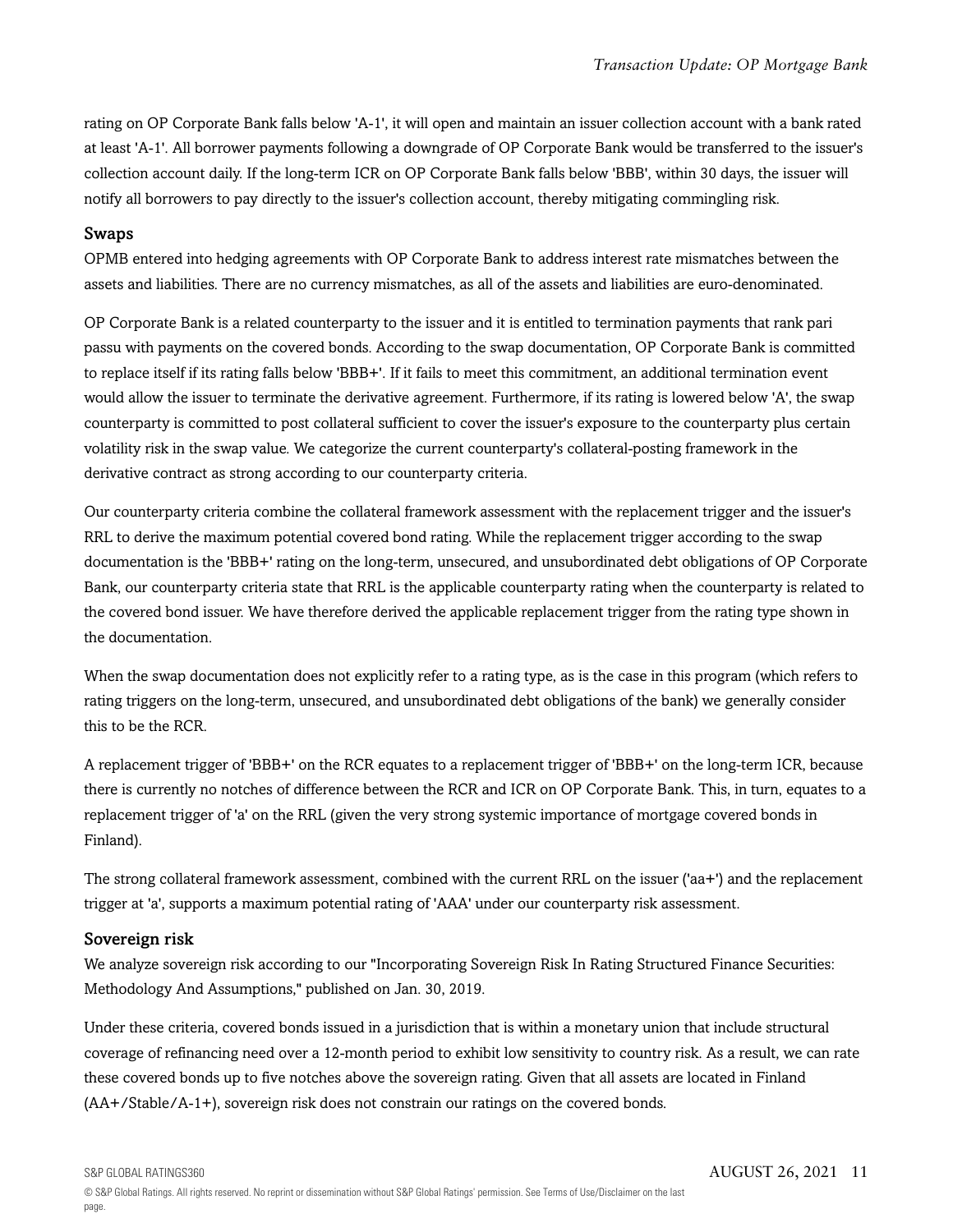## Environmental, social, and governance (ESG) credit factors

Environmental and social credit factors influence OP's cover pool credit quality in a broadly similar way as other Finnish covered bond issuers that we rate. OP Mortgage Bank forms part of the wider OP Financial Group, which comprises 132 member cooperative banks and is owned by two million owner-customers. Although the group is committed to promoting sustainable finance in Finland, OP Financial Group does not currently offer residential mortgage products of a particular social or green nature. The Finnish government guarantees certain first-time-buyer mortgages, although it does not affect our analysis since we do not consider the guarantee timely. OP Mortgage Bank issues soft-bullet covered bonds, which mitigate liquidity risk, but is not committed to maintain a minimum level of OC in the program (above the legal requirement of 2%), which introduces the risk that the credit enhancement could decrease in the future to levels that are not commensurate with the current rating. On the other hand, OP Mortgage Bank actively manages the program to limit interest rate and asset-liability maturity mismatches, which reduces market value risk.

## <span id="page-11-0"></span>Related Criteria

- Global Framework For Payment Structure And Cash Flow Analysis Of Structured Finance Securities, Dec. 22, 2020
- Counterparty Risk Framework: Methodology And Assumptions, March 8, 2019
- Incorporating Sovereign Risk In Rating Structured Finance Securities: Methodology And Assumptions, Jan. 30, 2019
- Global Methodology And Assumptions: Assessing Pools Of Residential Loans, Jan 25, 2019
- Asset Isolation And Special-Purpose Entity Methodology, March 29, 2017
- Covered Bond Ratings Framework: Methodology And Assumptions, June 30, 2015
- Covered Bonds Criteria, Dec. 9, 2014
- Criteria Structured Finance General: Global Derivative Agreement Criteria, June 24, 2013
- Global Methodology And Assumptions: Assessing Pools Of Residential Loans, Jan 25, 2019

## <span id="page-11-1"></span>Related Research

- Global Covered Bond Insights Q2 2021, June 30, 2021
- OP Mortgage Bank Finnish Retained Covered Bond Program Assigned 'AAA' Rating; Outlook Stable, May 24, 2021
- Assessments For Jurisdictional Support According To Our Covered Bonds Criteria, Nov. 27, 2020
- Assessments For Target Asset Spreads According To Our Covered Bonds Criteria, Nov. 27, 2020
- ESG Industry Report Card: Covered Bonds, Nov. 9, 2020
- S&P Global Ratings' Covered Bonds Primer, June 20, 2019
- Glossary Of Covered Bond Terms, April 27, 2018